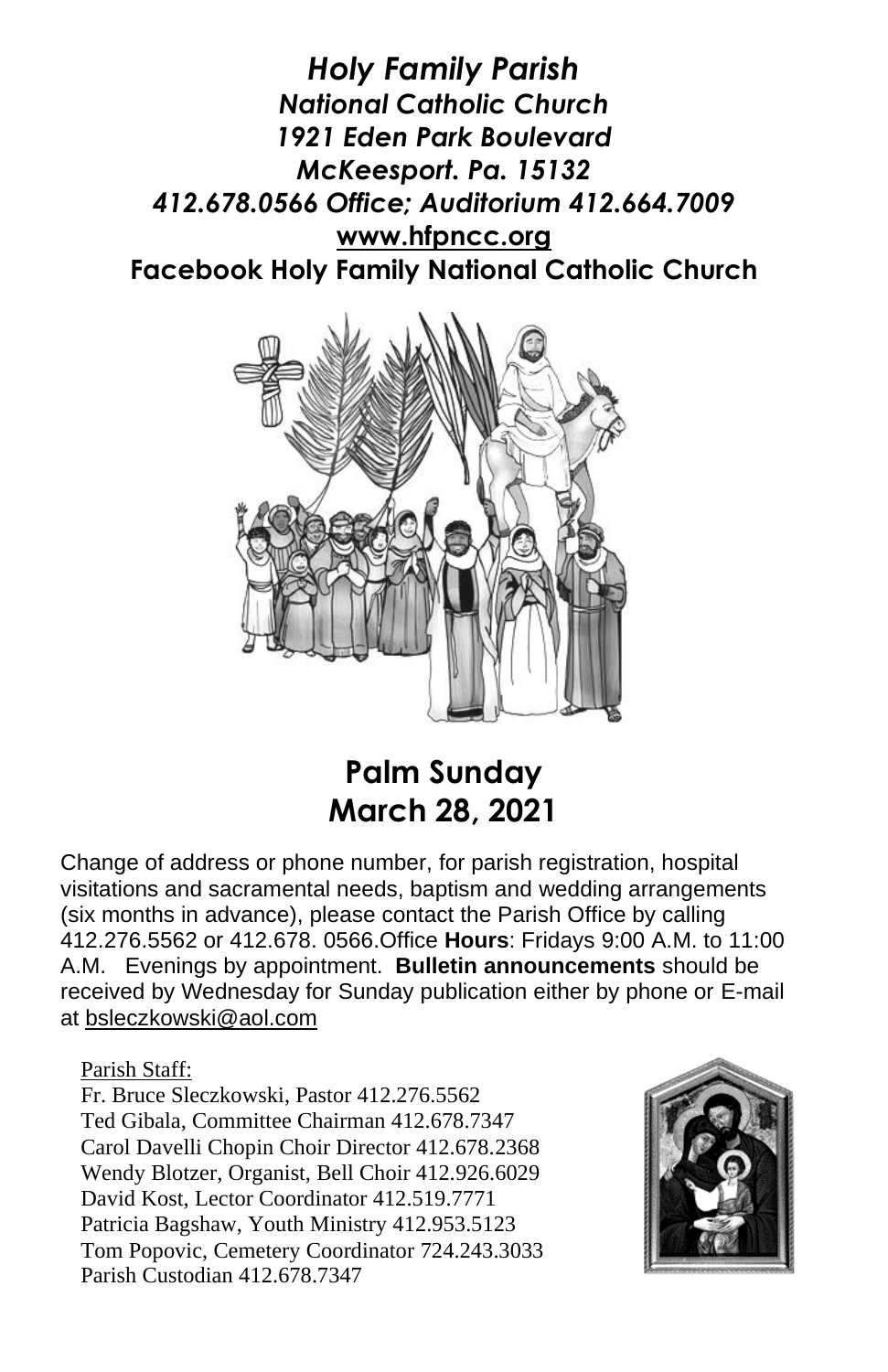### **This Week**

**Sunday, March 28, 2021 Palm Sunday**

Holy Mass 9:00 A.M. *Palms will be available in the Narthex until 10: 30 A.M. for pick-up*

## **Thursday, April 1, 2021 Holy Thursday**

Holy Mass 7:00 P.M. *The Holy Mass of the Lord's Supper will be celebrated as usual with a few changes. The Mandatum (Washing of Feet) will be excluded. The Eucharist will be taken to the Altar of the Repose without procession.*

## **Friday, April 2, 2021 Good Friday**

Mass of the Pre-Sanctified 12 Noon

The Veneration of the Cross will be modified where it will not be placed in the center of the Church for veneration. The ciborium will be returned to the Altar of Repose. (The monstrance will not be publicly displayed nor will there be a symbolic grave. If you wish to be present for adoration, keep the recommended social distancing from each other. Private adoration will be from Noon till 3:00 P.M. Lenten devotional materials and bibles will be available. All materials will be disinfected for your safety. There will be no other services conducted during the day.

## **Saturday, April 3, 2021 Holy Saturday**

Holy Saturday Liturgy 11:00 A.M.

The blessings will be abbreviated. There will be no blessing of the new fire outside the Church, but a simple taper will be lit, and the incense nails will be blessed in the vestibule. The New Light will be brought into the Church and the blessing of the Paschal Candle followed by the blessing of water. (Baptismal water will not be blessed). Keeping with social distancing recommendations, Easter baskets should be placed away from each other.

# **Sunday, April 4, 2021 Easter Sunday**

Mass of the Resurrection 9:00 A.M.

There will be no procession just the Easter Mass of the Resurrection will be celebrated. Easter baskets may be blessed after Mass.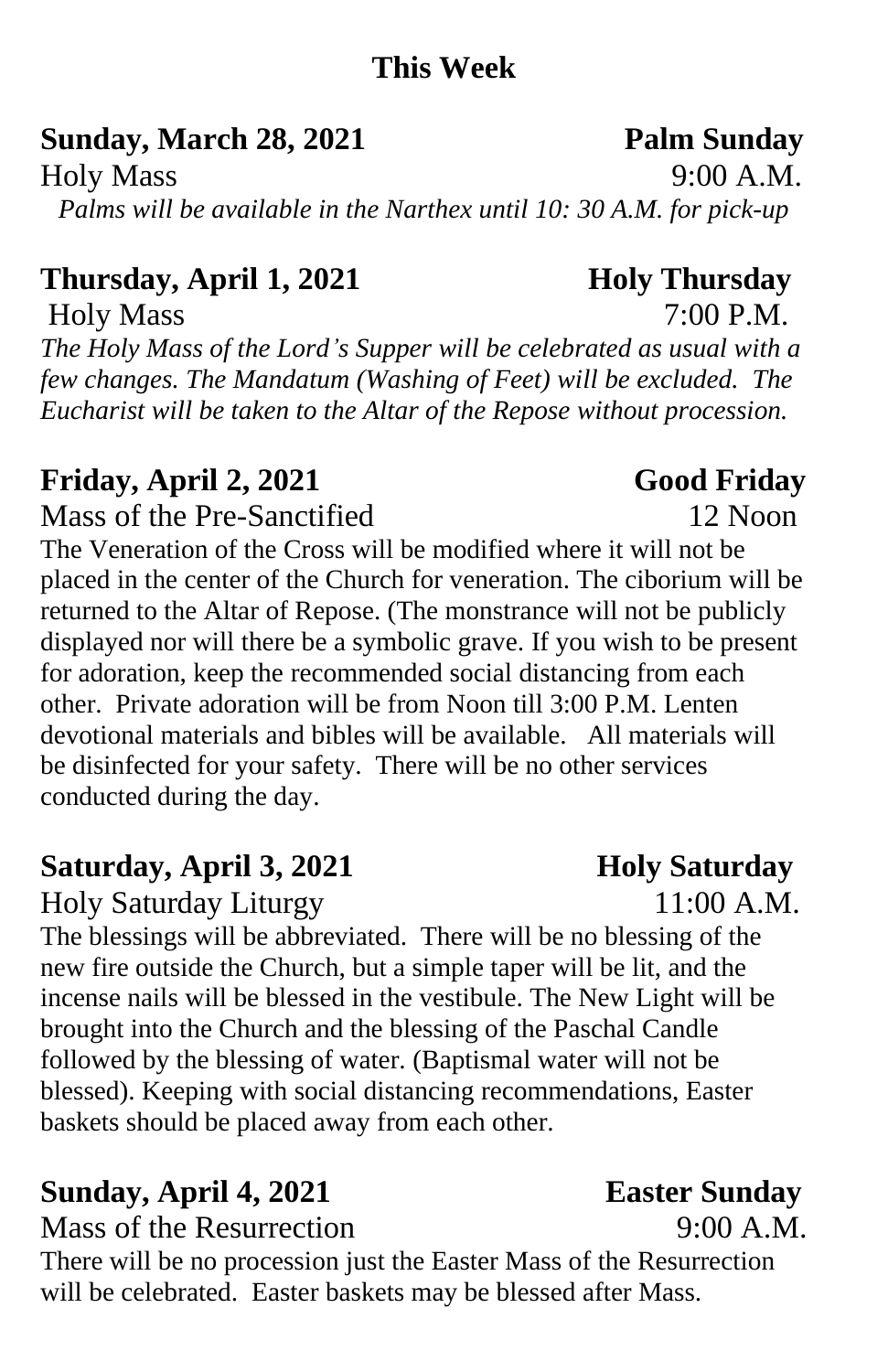

 **Station of the Cross-Lenten Home Devotion**

**Opening Prayer:** God of power and mercy, in love you sent your Son that we might be cleansed of sin and live with you forever. Bless us as we gather to reflect on his suffering and death that we may learn from his example

the way we should go. We ask this through that same Christ, our Lord.

#### **The First Station: Jesus is condemned to die.**

.

Jesus stands in the most human of places. He has already experienced profound solidarity with so many on this earth, by being beaten and tortured. Now he is wrongfully condemned to punishment by death. His commitment to entering our lives completely begins its final steps. He has said "yes" to God and placed his life in God's hands. We follow him in this final surrender, and contemplate with reverence each place along the way, as he is broken and given for us.

#### **The Second Station: Jesus Carries His Cross.**

Jesus is made to carry the cross on which he will die. It represents the weight of all our crosses. What he must have felt as he first took it upon his shoulders! With each step he enters more deeply into our human experience. He walks in the path of human misery and suffering and experiences its crushing weight.

### **The Third Station: Jesus Falls the First Time.**

The weight is unbearable. Jesus falls under it. How could he enter our lives completely without surrendering to the crushing weight of the life of so many on this earth! He lays on the ground and knows the experience of weakness beneath unfair burdens. He feels the powerlessness of wondering if he will ever be able to continue. He is pulled up and made to continue.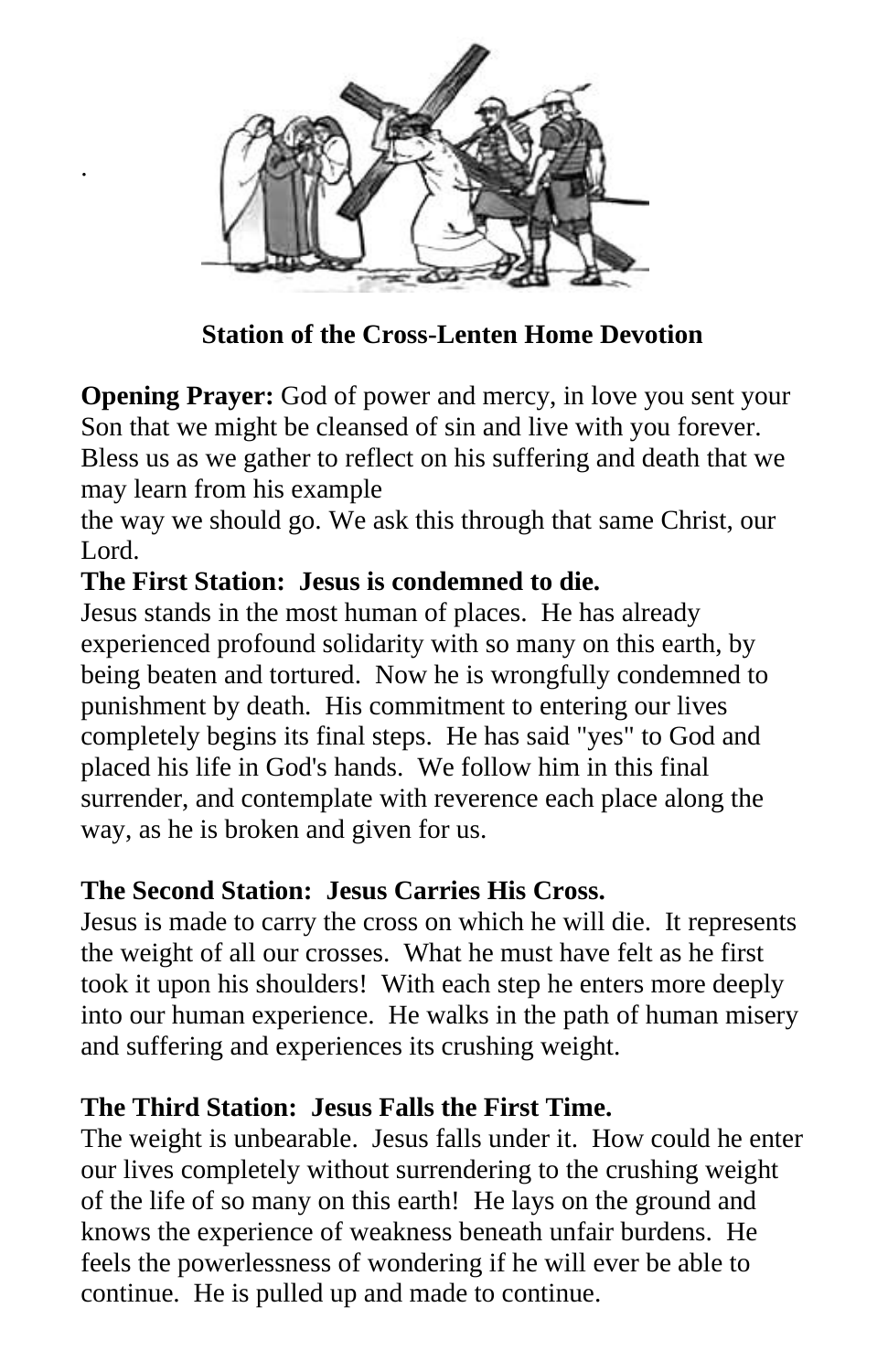#### **The Fourth Station: Jesus Meets His Mother.**

Jesus' path takes him to a powerful source of his strength to continue. All his life, his mother had taught him the meaning of the words, "Behold, the handmaid of the Lord." Now they look into each other's eyes. How pierced-through her heart must be! How pained he must be to see her tears! Now, her grace-filled smile blesses his mission and stirs his heart to its depth. Love and trust in God bind them together.

#### **The Fifth Station: Simon Helps Jesus Carry His Cross.**

Jesus even experiences our struggle to receive help. He is made to experience the poverty of not being able to carry his burden alone. He enters into the experience of all who must depend upon others to survive. He is deprived of the satisfaction of carrying this burden on his own.

#### **The Sixth Station: Veronica Wipes the Face of Jesus.**

Jesus' journey is at times brutal. He has entered into the terrible experiences of rejection and injustice. He has been whipped and beaten. His face shows the signs of his solidarity with all who have ever suffered injustice and vile, abusive treatment. He encounters a compassionate, loving disciple who wipes the vulgar spit and mocking blood from his face. On her veil, she discovers the image of his face - his gift to her. And, for us to contemplate forever.

#### **The Seventh Station: Jesus Falls the Second Time.**

Even with help, Jesus stumbles and falls to the ground. In deep exhaustion he stares at the earth beneath him. "Remember, you are dust and to dust you will return." He has seen death before. Now he can feel the profound weakness of disability and disease and aging itself, there on his knees, under the weight of his cross.

#### **The Eighth Station: Jesus Meets the Women of Jerusalem**.

The women of Jerusalem, and their children, come out to comfort and thank him. They had seen his compassion and welcomed his words of healing and freedom. He had broken all kinds of social and religious conventions to connect with them. Now they are here to support him. He feels their grief. He suffers, knowing he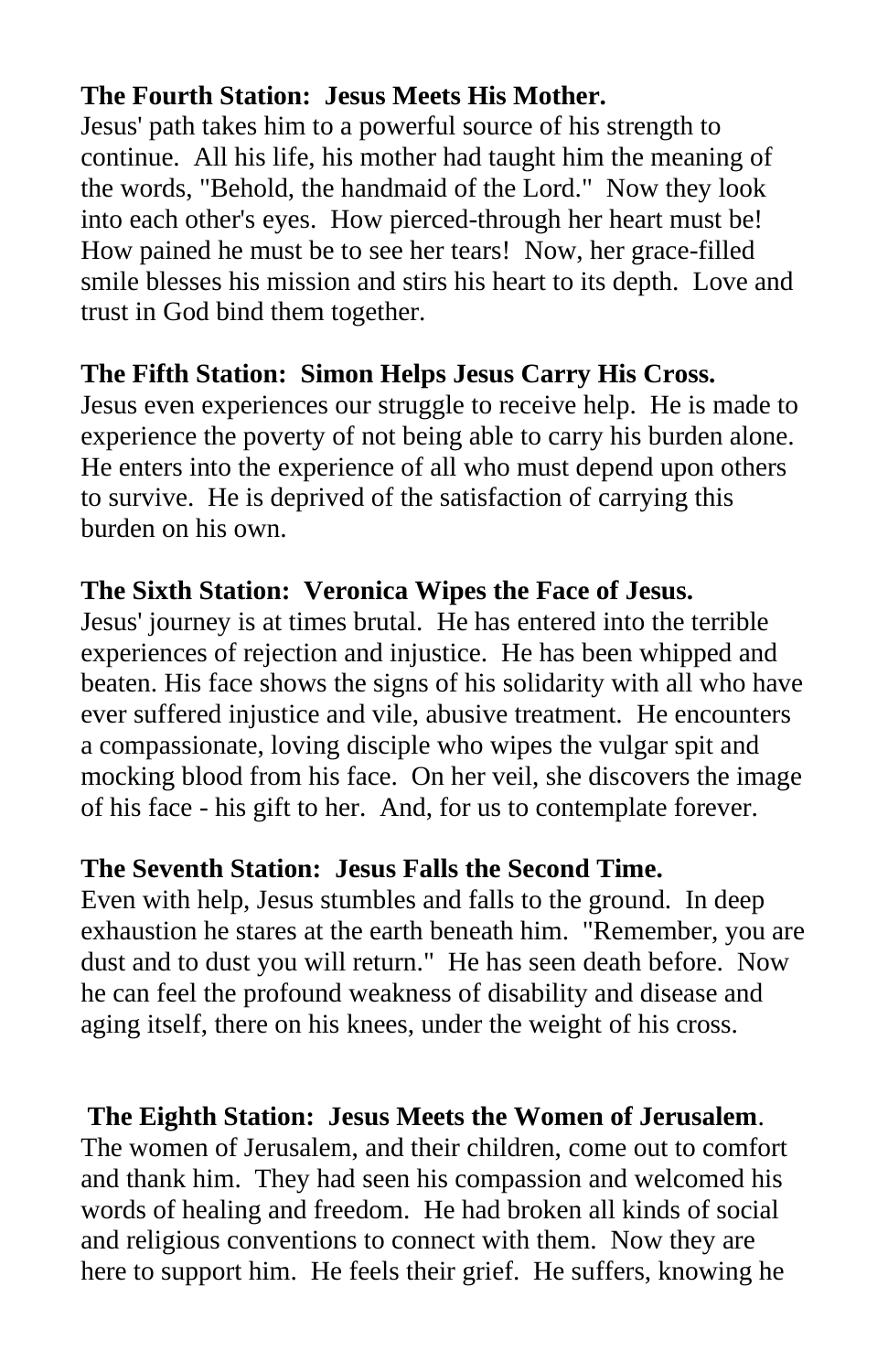can't remain to help them more in this life. He knows the mystery of facing the separation of death.

#### **The Ninth Station: Jesus Falls the Third Time.**

This last fall is devastating. Jesus can barely proceed to the end. Summoning all this remaining strength, supported by his inner trust in God, Jesus collapses under the weight of the cross. His executioners look at him as a broken man, pathetic yet paying a price he deserves. They help him up so he can make it up the hill of crucifixion.

#### **The Tenth Station: Jesus is Stripped.**

Part of the indignity is to be crucified naked. Jesus is completely stripped of any pride. The wounds on his back are torn open again. He experiences the ultimate vulnerability of the defenseless. No shield or security protects him. As they stare at him, his eyes turn to heaven.

#### **The Eleventh Station: Jesus is Nailed to the Cross.**

Huge nails are hammered through his hands and feet to fix him on the cross. He is bleeding much more seriously now. As the cross is lifted up, the weight of his life hangs on those nails. Every time he struggles to pull himself up to breathe, his ability to cling to life slips away.

#### **The Twelfth Station: Jesus Dies on The Cross.**

Between two criminals, a mocking title above his head, with only Mary and John and Mary Magdalene to support him, Jesus surrenders his last breath: "Into your hands I commend my spirit."

#### **The Thirteenth Station: Jesus Is Taken Down from The Cross.**

What tender mourning! Jesus' lifeless body lays in his mother's arms. He has truly died. A profound sacrifice, complete.

#### **The Fourteenth Station: Jesus Is Laid in The Tomb.**

They take the body of Jesus to its resting place. The huge stone over the tomb is the final sign of the permanence of death. In this final act of surrender, who would have imagined this tomb would soon be empty or that Jesus would show himself alive to his disciples, or that they would recognize him in the breaking of bread? Oh, that our hearts might burn within us, as we realize how he had to suffer and die so as to enter into his glory, for us.